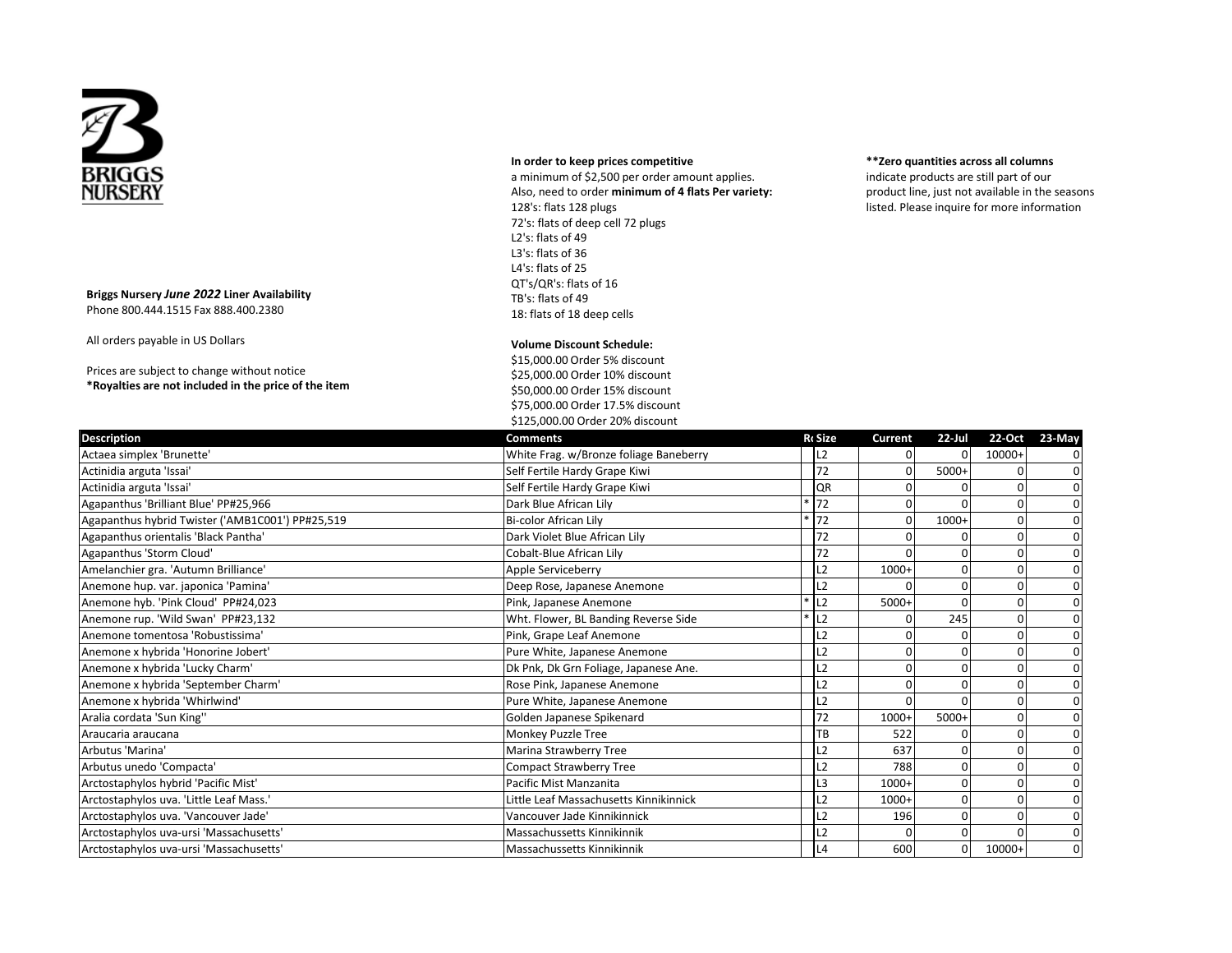| <b>Description</b>                            | <b>Comments</b>                                 | <b>RcSize</b>  | Current        | $22$ -Jul      |                | 22-Oct 23-May           |
|-----------------------------------------------|-------------------------------------------------|----------------|----------------|----------------|----------------|-------------------------|
| Arctostaphylos uva-ursi 'Point Reyes'         | Point Reyes Manzanita                           | 12             | $\Omega$       | $\Omega$       | $\Omega$       | $\mathbf 0$             |
| Azalea 'Candy Lights' ™                       | Mid Season, Pink, Dec Azalea, Zone 4            | L <sub>3</sub> | 72             | $\overline{0}$ | $\Omega$       | $\pmb{0}$               |
| Azalea 'Cannon's Double' (Ex.)                | Late Season, Yellow, Dec Azalea, Z5             | L3             | $\Omega$       | $\overline{0}$ | 421            | $\mathbf 0$             |
| Azalea 'Fireball' (Kn.)                       | Late Season, Red, Dec Azalea, Zone 5            | L <sub>3</sub> | $\overline{0}$ | $\mathbf 0$    | $1000+$        | $\mathbf 0$             |
| Azalea 'Garden Rainbow'                       | Late Season, Yellow w/Pink, Dec Aza., Zone 5    | L3             | $\Omega$       | $\overline{0}$ | $1000+$        | $\overline{\mathbf{0}}$ |
| Azalea 'Gibraltar' (Ex.)                      | Late Season, Orange, Dec Aza, Z5                | L3             | $\Omega$       | $\overline{0}$ | $1000+$        | $\pmb{0}$               |
| Azalea 'Golden Lights'                        | Late Season, Yellow, Dec Aza, Zone 3            | L <sub>3</sub> | $\mathbf 0$    | $\overline{0}$ | $5000+$        | $\pmb{0}$               |
| Azalea 'Klondyke' (Ex.)                       | Late Season, Yellow, Dec Aza., Zone 5           | L <sub>3</sub> | $\Omega$       | $\overline{0}$ | $1000+$        | $\pmb{0}$               |
| Azalea 'Lemon Lights'                         | Late Season, Yellow, Dec Aza., Zone 4           | L <sub>3</sub> | $\mathbf{0}$   | $\overline{0}$ | $1000+$        | $\overline{0}$          |
| Azalea 'Mandarin Lights'                      | Late Season, Orange, Dec Aza., Zone 3           | L3             | $\mathbf 0$    | $\overline{0}$ | $1000+$        | $\overline{0}$          |
| Azalea 'Millennium'                           | Late Season, Red, Dec Azalea, Zone 5            | L <sub>3</sub> | $\Omega$       | $\Omega$       | $1000+$        | $\pmb{0}$               |
| Azalea 'Northern Hi-Lights'                   | Late Seas., Wht w/Yellw, Dec Aza., Z4           | L <sub>3</sub> | 72             | $\overline{0}$ | $1000+$        | $\mathbf 0$             |
| Azalea 'Red Demon'                            | Mid Season, Red, Dec Azalea, Zone 4             | L3             | $\mathbf 0$    | $\overline{0}$ | $1000+$        | $\pmb{0}$               |
| Azalea 'Rosy Lights'                          | Late Season, Rose, Dec Aza., Zone 3             | L <sub>3</sub> | 72             | 72             | 5000+          | $\pmb{0}$               |
| Berberis 'Admiration' PP#16,921               | Dwarf Reddish orange w/ hint of yellow Barberry | L2             | $\Omega$       | $\Omega$       | 0              | $\overline{0}$          |
| Berberis 'Admiration' PP#16,921               | Dwarf Reddish orange w/ hint of yellow Barberry | QT             | $\mathbf{0}$   | 640            | 0              | $\overline{0}$          |
| Berberis 'Aurea-Nana'                         | <b>Dwarf Golden Barberry</b>                    | L2             | $\Omega$       | $\mathbf 0$    | 5000+          | $\pmb{0}$               |
| Berberis 'Aurea-Nana'                         | <b>Dwarf Golden Barberry</b>                    | QT             | 208            | 1000+          | 0              | $\pmb{0}$               |
| Berberis BONANZA GLD ™ 'Bogozam' PPAF         | <b>Yellow Dwarf Barberry</b>                    | L2             | 196            | $\Omega$       | $\Omega$       | $\overline{\textbf{0}}$ |
| Berberis 'Concorde'                           | <b>Purple Dwarf Barberry</b>                    | L2             | $\overline{0}$ | $\Omega$       | $1000+$        | $\overline{0}$          |
| Berberis 'Concorde'                           | <b>Purple Dwarf Barberry</b>                    | БJ             | $\Omega$       | 512            | 0              | $\overline{0}$          |
| Berberis 'Golden Rocket' PP#18,626            | Upright Golden Japanese Barberry                | L2             | 196            | $\Omega$       | $\Omega$       | $\overline{0}$          |
| Berberis 'Orange Rocket' PP#18,411            | Upright Orange Japanese Barberry                | L2             | $\overline{0}$ | $\Omega$       | 10000+         | $\mathbf 0$             |
| Berberis 'Orange Rocket' PP#18,411            | Upright Orange Japanese Barberry                | QT             | $\mathbf{0}$   | 512            | U              | $\overline{\mathbf{0}}$ |
| Berberis 'Rose Glow'                          | Red w/White Var. Upright Barberry               | L2             | $\Omega$       | $\Omega$       | 5000+          | $\mathbf 0$             |
| Berberis 'Rose Glow'                          | Red w/White Var. Upright Barberry               | QT             | $\mathbf 0$    | 512            | O              | $\overline{\mathbf{0}}$ |
| Berberis Royal Burgundy ™ 'Gentry'            | Royal Burgundy' Dwarf Red Barberry              | L2             | $\mathbf 0$    | $\mathbf 0$    | 10000+         | $\overline{0}$          |
| Berberis Royal Burgundy ™ 'Gentry'            | Royal Burgundy' Dwarf Red Barberry              | QT             | $\Omega$       | $1000+$        | 0              | $\overline{0}$          |
| Betula utilis var. jacquemontii               | White Barked Himalayan Birch                    | L2             | $1000+$        | $\overline{0}$ | 0              | $\overline{\mathbf{0}}$ |
| Calluna vulgaris 'Winter Chocolate'           | Lav., Orange Fall Foliage, Summer Hthr          | L3             | $\Omega$       | $\Omega$       | $\overline{0}$ | $\mathsf{o}$            |
| Carpenteria californica 'Elizabeth'           | California Bush Anemone                         | L4             | 725            | $1000+$        | $\overline{0}$ | $\overline{\textbf{0}}$ |
| Choisya arizonica 'Aztec Pearl'               | Mexican Orange Blossom                          | L3             | 72             | $\Omega$       | $\mathbf 0$    | $\overline{0}$          |
| Choisya ternata                               | <b>Mexican Orange Blossom</b>                   | L3             | $\Omega$       | $\overline{0}$ | $\mathbf 0$    | $\overline{0}$          |
| Choisya ternata 'Sundance'                    | <b>Mexican Orange Blossom</b>                   | L3             | $\Omega$       | $\Omega$       | 0              | $\pmb{0}$               |
| Clematis hybrid 'Taiga' PP#27,591             | Double Purple Clematis                          | L2             | 294            | $\overline{0}$ | $\overline{0}$ | $\overline{0}$          |
| Comptonia peregrina (Sweet Fern)              | Sweet Fern                                      | 72             | $\Omega$       | $\overline{0}$ | $\overline{0}$ | $\overline{\textbf{0}}$ |
| Cornus canadensis                             | Bunchberry                                      | L4             | $\Omega$       | $\overline{0}$ | $\mathbf 0$    | $\pmb{0}$               |
| Cornus sanguinea 'Midwinter Fire'             | Orange w/Red Tips Dogwood                       | L2             | 637            | $\overline{0}$ | 0              | $\overline{0}$          |
| Corydalis 'Blue Heron'                        | <b>Blue Corydalis</b>                           | L2             | $1000+$        | $\Omega$       | $\mathbf 0$    | $\overline{0}$          |
| Corydalis 'Porcelain Blue' PPAF               | <b>Blue Corydalis</b>                           | L2             | 664            | $\overline{0}$ | $\overline{0}$ | $\overline{0}$          |
| Corydalis x BLUE LINE ™ 'Couriblue' PP#25,277 | <b>Blue Corydalis</b>                           | L2             | 686            | $\Omega$       | $\overline{0}$ | $\overline{\textbf{0}}$ |
| Corydalis x BLUE LINE ™ 'Couriblue' PP#25,277 | <b>Blue Corydalis</b>                           | QR             | $\Omega$       | $\overline{0}$ | $\overline{0}$ | $\mathbf 0$             |
| Cotinus cog. 'Cotsidh5' PP#30,328 CPBR5837    | VELVETEENY™                                     | L2             | 532            | $\overline{0}$ | $\overline{0}$ | $\pmb{0}$               |
| Cotinus cog. 'Golden Spirit' PP#13,082        | Golden Spirit Yellow Smoke Bush                 | QT             | $\Omega$       | $1000+$        | 0              | $\pmb{0}$               |
| Cotinus cog. 'Old Fashioned' PP#19,035        | Blue-grey Smokebush                             | L2             | 245            | 0              | $\mathbf 0$    | $\pmb{0}$               |
| Cotinus coggygria 'Royal Purple'              | Royal Purple Smoke Bush                         | QT             | $\overline{0}$ | $1000+$        | $\overline{0}$ | $\mathbf 0$             |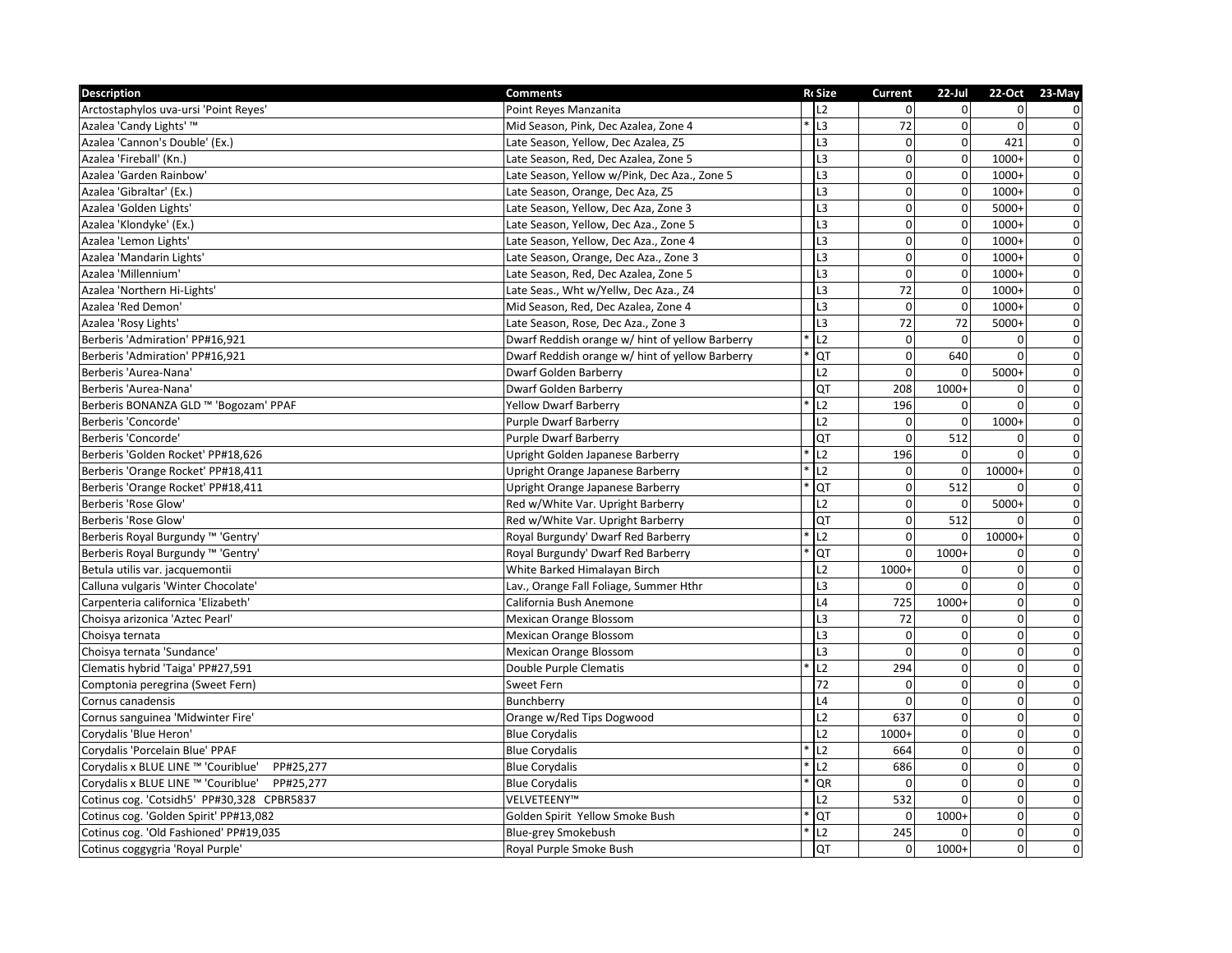| <b>Description</b>                                                 | <b>Comments</b>                       | <b>RcSize</b>  | Current        | $22$ -Jul      |              | 22-Oct 23-May  |
|--------------------------------------------------------------------|---------------------------------------|----------------|----------------|----------------|--------------|----------------|
| Cyclamen coum                                                      | Heart shape Foliage, Prpl-magenta, Z5 | QR             | $\Omega$       | $\Omega$       | $\Omega$     |                |
| Daphne odora 'Maejima'                                             | Fragrant Dark Purple, Zone 7          | QT             | $\overline{0}$ | $\mathbf{0}$   | $\mathbf 0$  | $1000+$        |
| Daphne odora x bholua var. 'DapJur01' Perfume Princess™ PPAF       | Perfume Princess™ Daphne              | QT             | $\Omega$       | $\Omega$       | $1000+$      | $\mathbf 0$    |
| Daphne odora x bholua var. 'DapJur02' Perfume Princess™ White PPAF | Perfume Princess™ White Daphne        | QR             | $\Omega$       | 80             | $\Omega$     | $\pmb{0}$      |
| Daphne odora x bholua var. 'DapJur02' Perfume Princess™ White PPAF | Perfume Princess™ White Daphne        | QT             | $\Omega$       | $\Omega$       | 696          | $\mathbf 0$    |
| Daphne x trans 'Eternal Fragrance'<br>PP#18,361                    | Fragrant White, Green Foliage, Zone 6 | QT             | $\Omega$       | $\mathbf{0}$   | $\mathbf 0$  | $1000+$        |
| Erica carnea 'Tanja'                                               | Pink, Winter Heather                  | L <sub>3</sub> | 288            | $\mathbf 0$    | $\pmb{0}$    | 0              |
| Erica cinerea 'C.D. Eason'                                         | Magenta Summer Heather                | L <sub>3</sub> | 72             | $\Omega$       | $\mathbf 0$  | $\mathbf 0$    |
| Erica x darleyensis 'Kramers Red'                                  | Magenta, Winter Heather               | L3             | 278            | $\mathbf{0}$   | $\pmb{0}$    | $\pmb{0}$      |
| Erica x darleyensis 'Rubina'                                       | Magenta, Winter Heather               | L3             | $1000+$        | $\Omega$       | $\pmb{0}$    | $\overline{0}$ |
| Euonymus alata 'Compacta'                                          | <b>Dwarf Burning Bush</b>             | L <sub>3</sub> | 252            | $\Omega$       | $\mathbf 0$  | $\mathbf 0$    |
| Euonymus fortunei 'Emerald & Gold'                                 | Emerald 'n Gold Wintercreeper         | L2             | $\Omega$       | $\Omega$       | $\mathbf 0$  | $\pmb{0}$      |
| Euonymus fortunei 'Emerald Gaiety'                                 | Green w/Silver Leaf Wintercreeper     | L2             | $\mathbf 0$    | 5000+          | $\pmb{0}$    | $\pmb{0}$      |
| Fern Adiantum pedatum (N. Maidenhair Fern)                         | Northern Maidenhair Fern              | L4             | $\Omega$       | $\Omega$       | $\mathbf 0$  | $\overline{0}$ |
| Fern Athyrium ang. forma rubellum 'Lady in Red'                    | Lady in Red Fern                      | L4             | 113            | $\Omega$       | $\mathbf 0$  | $\overline{0}$ |
| Fern Athyrium filix-femina 'Lady Fern'                             | Lady Fern                             | L4             | $\Omega$       | $\mathbf{0}$   | $\pmb{0}$    | $\overline{0}$ |
| Fern Athyrium nipponicum 'Pictum' (Japanese Painted Fern)          | Japanese Painted Fern                 | L4             | 200            | $\Omega$       | $\Omega$     | $\mathbf 0$    |
| Fern Dennstaedtia punctilobula                                     | Eastern Hay Scented Fern              | L4             | $\Omega$       | $\mathbf{0}$   | $1000+$      | $\pmb{0}$      |
| Fern Dryopteris erythrosora 'Brilliance'™                          | Autumn Fern Brilliance                | L4             | 200            | $\mathbf 0$    | 1000+        | $\pmb{0}$      |
| Fern Dryopteris koidzumiana                                        | Koidzuma's Wood Fern                  | L <sub>3</sub> | $1000+$        | $\Omega$       | 0            | $\pmb{0}$      |
| Fern Dryopteris koidzumiana                                        | Koidzuma's Wood Fern                  | L4             | $1000+$        | $\mathbf{0}$   | 0            | $\pmb{0}$      |
| Fern Matteuccia struthiopteris (Ostrich Fern)                      | Ostrich Fern                          | L4             | $\Omega$       | $\mathbf{0}$   | $5000+$      | $\overline{0}$ |
| Fern Polystichum acrostichoides (Christmas Fern)                   | Christmas Fern                        | L3             | $\Omega$       | $\mathbf{0}$   | $\Omega$     | $\pmb{0}$      |
| Fern Polystichum munitum (Western Sword Fern)                      | Western Sword Fern                    | L3             | $\Omega$       | $\Omega$       | $\mathbf 0$  | $\overline{0}$ |
| Fern Polystichum munitum (Western Sword Fern)                      | Western Sword Fern                    | L4             | $\Omega$       | $\Omega$       | $\mathbf 0$  | $\pmb{0}$      |
| Fern Polystichum polyblepharum (Tassel Fern)                       | <b>Tassel Fern</b>                    | L <sub>3</sub> | $1000+$        | $\mathbf{0}$   | $\mathbf 0$  | $\overline{0}$ |
| Fern Thelypteris noveboracensis (New York Fern)                    | New York Fern                         | L4             | $\Omega$       | $\mathbf 0$    | $1000+$      | $\pmb{0}$      |
| Fern: Dryopteris x australis (Dixie Wood Fern)                     | Dixie Wood Fern                       | L4             | 72             | $\Omega$       | 0            | $\pmb{0}$      |
| Ficus carica 'Brown Turkey'                                        | Cold Hardy Fig Tree                   | 72             | 1000+          | $1000+$        | $\pmb{0}$    | $\pmb{0}$      |
| Ficus carica 'Chicago Hardy'                                       | Cold Hardy Fig Tree                   | 72             | $1000+$        | $\Omega$       | $\mathbf 0$  | $\overline{0}$ |
| Ficus carica 'Chicago Hardy'                                       | Cold Hardy Fig Tree                   | QR             | 128            | $\overline{0}$ | $\pmb{0}$    | $\pmb{0}$      |
| Ficus carica 'Chicago Hardy'                                       | Cold Hardy Fig Tree                   | QT             | 144            | $\Omega$       | $\mathbf 0$  | $\pmb{0}$      |
| Ficus carica 'Desert King'                                         | Cold Hardy Fig Tree                   | 72             | $\Omega$       | $\Omega$       | $\pmb{0}$    | $\pmb{0}$      |
| Ficus carica 'Desert King'                                         | Cold Hardy Fig Tree                   | QT             | $\Omega$       | $\mathbf 0$    | $\pmb{0}$    | $\pmb{0}$      |
| Ficus carica 'Little Ruby'                                         | Cold Hardy Fig Tree                   | 72             | $1000+$        | 544            | $\Omega$     | $\pmb{0}$      |
| Ficus carica 'Little Ruby'                                         | Cold Hardy Fig Tree                   | QT             | $\Omega$       | $\overline{0}$ | $\mathbf 0$  | $\pmb{0}$      |
| Ficus carica 'LSU Purple'                                          | Cold Hardy Fig Tree                   | 72             | $5000+$        | $\mathbf{0}$   | $\pmb{0}$    | 1000+          |
| Ficus carica 'LSU Purple'                                          | Cold Hardy Fig Tree                   | QR             | 144            | $\Omega$       | $\pmb{0}$    | 0              |
| Ficus carica 'Olympian'                                            | Cold Hardy Fig Tree                   | 72             | 1000+          | $\mathbf 0$    | $\mathbf 0$  | $\pmb{0}$      |
| Ficus carica 'Olympian'                                            | Cold Hardy Fig Tree                   | QT             | $\Omega$       | $\Omega$       | $\mathbf 0$  | $\mathbf 0$    |
| Ficus carica 'Panache'                                             | Cold Hardy Fig Tree                   | 72             | 1000+          | 880            | $\pmb{0}$    | $\overline{0}$ |
| Ficus carica 'Panache'                                             | Cold Hardy Fig Tree                   | QT             | 639            | $\overline{0}$ | $\mathbf 0$  | $\pmb{0}$      |
| Fothergilla gardenii                                               | Dwarf Fothergilla                     | L2             | 833            | $\Omega$       | $\mathbf 0$  | $\pmb{0}$      |
| Fothergilla gardenii 'Blue Mist'                                   | Dwarf Fothergilla                     | <b>QT</b>      | $\Omega$       | 838            | 0            | $\pmb{0}$      |
| Fothergilla major 'Mount Airy'                                     | Mount Airy Fothergilla                | L <sub>3</sub> | 5000+          | $\overline{0}$ | $\mathbf 0$  | $\mathbf 0$    |
| Fothergilla major 'Mount Airy'                                     | Mount Airy Fothergilla                | QT             | 272            | $\overline{0}$ | $\mathbf{0}$ | $\mathbf 0$    |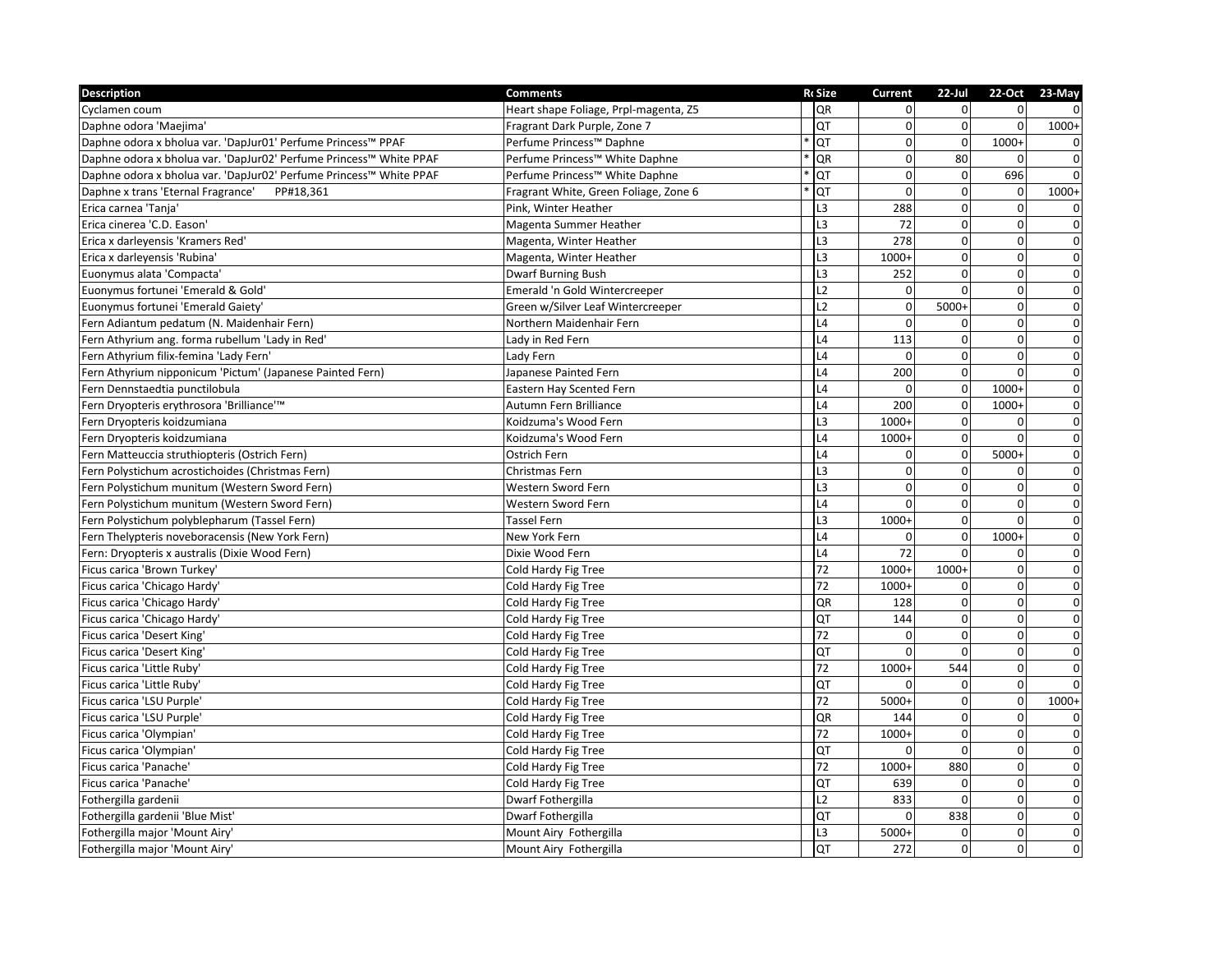| Description                                          | <b>Comments</b>                       | <b>RcSize</b>      | Current        | $22$ -Jul      |                | 22-Oct 23-May           |
|------------------------------------------------------|---------------------------------------|--------------------|----------------|----------------|----------------|-------------------------|
| Gardenia aug. 'Crown Jewel' PP#19,896                | Crown Jewel Gardenia                  | $*$ L <sub>2</sub> | $\Omega$       | $\Omega$       | $1000+$        | $\mathbf 0$             |
| Gardenia jasminoides 'Kleim's Hardy'                 | White Fragrant, Zone 7                | L2                 | $\overline{0}$ | $\overline{0}$ | $1000+$        | $\mathbf 0$             |
| Gardenia SUMMER SNOW® PP# 22,797                     | Pure White Fragrant, Zone 6           | L2                 | $\Omega$       | $\overline{0}$ | $1000+$        | $\mathbf 0$             |
| Gaultheria procumbens 'Gaulbri1' PP#30,791 CPBR5838  | Winter Splash™ Variegated Wintergreen | L2                 | 10000+         | $\Omega$       | 0              | $\mathbf 0$             |
| Gaultheria procumbens 'Gaulbri1' PP#30,791 CPBR5838  | Winter Splash™ Variegated Wintergreen | L3                 | $1000+$        | $\Omega$       | $\mathbf 0$    | $\overline{0}$          |
| Gaultheria procumbens 'Gaulbri1' PP#30,791 CPBR5838  | Winter Splash™ Variegated Wintergreen | QR                 | 1000+          | $1000+$        | $\mathbf 0$    | $\mathbf 0$             |
| Gaultheria procumbens 'Gaulsidh5' PP#29,093 CPBR5580 | Cherry Berries® Red Wintergreen       | L2                 | $1000+$        | $\overline{0}$ | $1000+$        | $\pmb{0}$               |
| Gaultheria procumbens 'Gaulsidh5' PP#29,093 CPBR5580 | Cherry Berries® Red Wintergreen       | L4                 | $1000+$        | $\overline{0}$ | $\Omega$       | $\overline{\mathbf{0}}$ |
| Gaultheria procumbens 'Gaulsidh5' PP#29,093 CPBR5580 | Cherry Berries® Red Wintergreen       | QR                 | 1000+          | $\overline{0}$ | 5000+          | $\overline{0}$          |
| Gaultheria procumbens 'Hokutotakaji-001' PP#30,515   | Winter Fiesta™ Blush Wintergreen      | L2                 | 10000+         | $\Omega$       | $5000+$        | $\overline{0}$          |
| Gaultheria procumbens 'Hokutotakaji-001' PP#30,515   | Winter Fiesta™ Blush Wintergreen      | QR                 | $\Omega$       | $\Omega$       | $1000+$        | $\pmb{0}$               |
| Gaylussacia brachycera 'Berried Treasure'™           | <b>Box Huckleberry</b>                | L <sub>3</sub>     | $1000+$        | $\Omega$       | $\mathbf 0$    | $\mathbf 0$             |
| Grass Andropogon geradii 'Black Hawks' PP#27,949     | <b>Blackhawks Big Bluestem Grass</b>  | 72                 | $\overline{0}$ | 1000+          | $\overline{0}$ | $\pmb{0}$               |
| Grass Bouteloua gracilis 'Blonde Ambition' PP#22,048 | <b>Blonde Ambition Blue Grama</b>     | 72                 | $\Omega$       | $\Omega$       | $\overline{0}$ | $\overline{0}$          |
| Grass Calamagrostis 'Karl Foerster'                  | <b>Feather Reed Grass</b>             | 72                 | 10000+         | 608            | $\mathbf 0$    | $\overline{0}$          |
| Grass Calamagrostis 'Overdam'                        | Calamogrostis 'Overdam'               | 72                 | $1000+$        | $\Omega$       | $\mathbf 0$    | $\overline{0}$          |
| Grass Carex buchananii                               | Leather Leaf Sedge                    | 72                 | $\Omega$       | 1000+          | $\mathbf 0$    | $\overline{0}$          |
| Grass Carex cherokeensis                             | Cherokee Sedge                        | 72                 | $\mathbf 0$    | 483            | $\overline{0}$ | $\pmb{0}$               |
| Grass Carex morrowii 'Ice Dance'                     | White w/green Sedge Grass             | 72                 | $\mathbf 0$    | $\Omega$       | $\overline{0}$ | $\overline{\mathbf{0}}$ |
| Grass Carex oshimensis 'Everglow' PPAF               | EverColor ® 'Everglow' Sedge          | 72                 | $\Omega$       | 1000+          | $\mathbf 0$    | $\pmb{0}$               |
| Grass Carex oshimensis 'Evergold'                    | Green w/white Sedge Grass             | 72                 | 821            | 5000+          | $\pmb{0}$      | $\overline{0}$          |
| Grass Carex oshimensis 'Everillo' PP#21,002          | EverColor ® 'Everillo' Sedge          | 72                 | $\mathbf 0$    | $\Omega$       | $\pmb{0}$      | $\overline{0}$          |
| Grass Carex oshimensis 'Eversheen' PP#25,938         | EverColor ® 'Eversheen' Sedge         | 72                 | $\mathbf 0$    | 5000+          | $\mathbf 0$    | $\pmb{0}$               |
| Grass Carex pensylvanica                             | Pennsylvania Sedge                    | 72                 | $\mathbf 0$    | 703            | $\overline{0}$ | $\overline{\textbf{0}}$ |
| Grass Carex pensylvanica                             | Pennsylvania Sedge                    | 128                | $\Omega$       | $\Omega$       | $\pmb{0}$      | $\overline{\mathbf{0}}$ |
| Grass Carex testacea                                 | Orange Sedge                          | 72                 | $1000+$        | 5000+          | $\mathbf 0$    | $\overline{0}$          |
| Grass Carex testacea                                 | Orange Sedge                          | 128                | $\Omega$       | $\Omega$       | $\mathbf 0$    | $\overline{0}$          |
| <b>Grass Carex texensis</b>                          | <b>Texas Sedge</b>                    | $\overline{72}$    | $1000+$        | $\Omega$       | $\mathbf 0$    | $\pmb{0}$               |
| Grass Chasmanthium latifolium                        | Northern Sea Oats, Zone 3             | 72                 | $1000+$        | 1000+          | $\mathbf 0$    | $\overline{\mathbf{0}}$ |
| Grass Chasmanthium latifolium                        | Northern Sea Oats, Zone 3             | 128                | 1000+          | $\Omega$       | $\overline{0}$ | $\mathsf{o}$            |
| Grass Cyperus papyrus 'Nanus'                        | <b>Dwarf Egyptian Grass</b>           | 72                 | 1000+          | $\overline{0}$ | $\mathbf 0$    | $\pmb{0}$               |
| Grass Festuca arundinacea 'Glow Sticks' PPAF         | <b>Tuft Grass</b>                     | 72                 | $1000+$        | $\Omega$       | $\mathbf 0$    | $\overline{0}$          |
| Grass Festuca glauca 'Elijah Blue'                   | Elijah Blue Fescue Grass              | 72                 | 1000+          | $\Omega$       | $\mathbf 0$    | $\overline{0}$          |
| Grass Hakonechloa macra (green)                      | Green Japanese Forest Grass           | 72                 | 1000+          | $\overline{0}$ | 0              | $\overline{0}$          |
| Grass Hakonechloa macra (green)                      | Green Japanese Forest Grass           | L <sub>3</sub>     | 554            | $\Omega$       | 10000+         | $\mathsf{o}$            |
| Grass Hakonechloa macra 'Albo-Striata'               | White w/Green Japanese Forest Grass   | L <sub>3</sub>     | 360            | $\overline{0}$ | $5000+$        | $\overline{0}$          |
| Grass Hakonechloa macra 'All Gold'                   | Golden Japanese Forest Grass          | 128                | $\Omega$       | $\overline{0}$ | $\Omega$       | $\pmb{0}$               |
| Grass Hakonechloa macra 'All Gold'                   | Golden Japanese Forest Grass          | L <sub>3</sub>     | 900            | $\Omega$       | 10000+         | $\overline{0}$          |
| Grass Hakonechloa macra 'Aureola'                    | Green w/Gold Japanese Forest Grass    | L <sub>3</sub>     | $\mathbf 0$    | $\mathbf 0$    | 10000+         | $\overline{0}$          |
| Grass Hakonechloa macra 'Beni-kaze'                  | Green w/Red Japanese Forest Grass     | L3                 | $\Omega$       | $\overline{0}$ | 10000+         | $\overline{0}$          |
| Grass Helictotrichon sempervirens (Blue Oat)         | Blue-gray Clumping Grass, Zone 4      | 72                 | $5000+$        | 684            | $\overline{0}$ | $\overline{\textbf{0}}$ |
| Grass Helictotrichon sempervirens 'Sapphire'         | Blue Clumping Grass, Zone 4           | 72                 | 5000+          | $\Omega$       | 0              | $\pmb{0}$               |
| Grass Imperata cylindrica 'Red Baron'                | Japanese Blood Grass                  | 72                 |                | $\Omega$       | $\mathbf 0$    | $\pmb{0}$               |
| <b>Grass Juncus Lemon Swirl</b>                      | <b>Striped Corkscrew Rush</b>         | 128                | $1000+$        | $\overline{0}$ | $\mathbf 0$    | $\pmb{0}$               |
| Grass Leymus cond. 'Canyon Prince'                   | Canyon Prince Wild Rye Grass          | L3                 | $\Omega$       | $\overline{0}$ | $\mathbf 0$    | $\pmb{0}$               |
| Grass Libertia 'Goldfinger' PP#18,228                | Golden New Zealand Iris               | 72                 | $1000+$        | $\overline{0}$ | $\overline{0}$ | $\mathbf 0$             |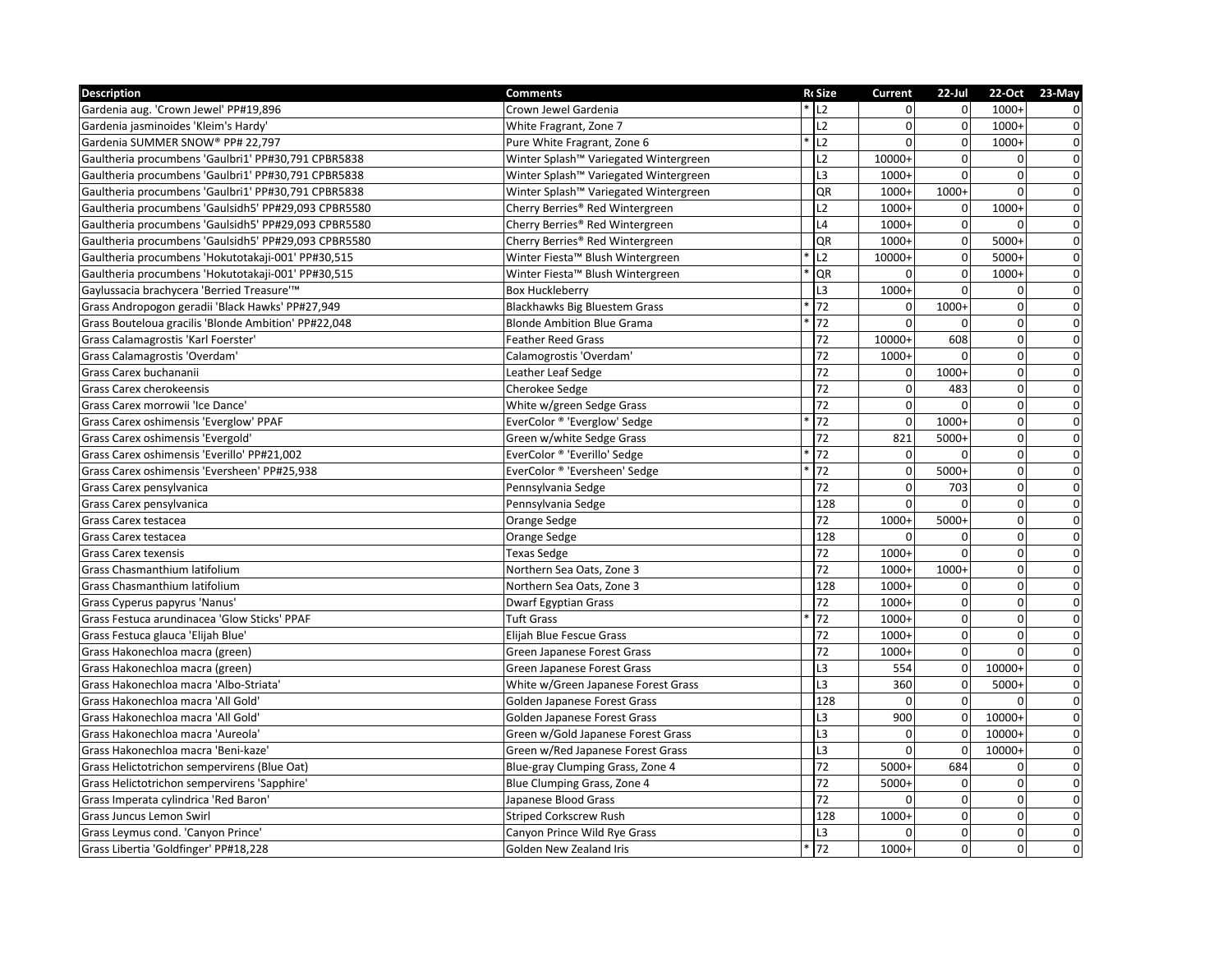| Description                                      | <b>Comments</b>                      | <b>RcSize</b>   | Current        | $22$ -Jul      |                | 22-Oct 23-May  |
|--------------------------------------------------|--------------------------------------|-----------------|----------------|----------------|----------------|----------------|
| Grass Miscanthus 'Little Miss' PP#28,849         | Little Miss Miscanthus               | $* 72$          | 5000+          | $\Omega$       | $\Omega$       | $\mathbf 0$    |
| Grass Miscanthus sin. 'Morning Light'            | Japanese Silver Grass, Grn w/Crm, Z5 | 72              | $1000+$        | $\overline{0}$ | $5000+$        | $\pmb{0}$      |
| Grass Miscanthus sinensis 'Gentle Breeze'        | Gentle Breeze Dwarf Maiden Grass     | 72              | 10000+         | $\overline{0}$ | $\Omega$       | $\overline{0}$ |
| Grass Miscanthus sinensis 'Gold Bar' PP#15,193   | Comp. Porcupine Grass, Grn w/YL, Z5  | 72              | 1000+          | 5000+          | 1000+          | $\overline{0}$ |
| Grass Miscanthus sinensis 'Gracillimus'          | <b>Gracillimus Miscanthus</b>        | 72              | 10000+         | 115            | 0              | $\overline{0}$ |
| Grass Miscanthus sinensis 'Huron Sunrise'        | Maiden Grass, Zone 4                 | 72              | 1000+          | 730            | 0              | $\overline{0}$ |
| Grass Miscanthus sinensis 'Strictus'             | Porcupine Grass, Green w/Yellow, Z5  | 72              | 1000+          | $\mathbf 0$    | $\mathbf 0$    | $\pmb{0}$      |
| Grass Molinia caerulea 'Skyracer'                | Tall Moor Grass, Zone 5              | 72              | 923            | $\Omega$       | $\Omega$       | $\overline{0}$ |
| Grass Molinia 'Variegata'                        | Purple Moor Grass, Varigated, Zone 4 | 72              | $\Omega$       | $\mathbf{0}$   | $\mathbf 0$    | $\overline{0}$ |
| Grass Ophiopogon japonicus 'Nana'                | <b>Dwarf Mondo Grass</b>             | L4              | 1000+          | $\mathbf 0$    | $5000+$        | $\overline{0}$ |
| Grass Ophiopogon planiscapus 'Nigrescens'        | <b>Black Mondo Grass</b>             | L2              |                | $\Omega$       | 0              | $\mathbf 0$    |
| Grass Ophiopogon planiscapus 'Nigrescens'        | <b>Black Mondo Grass</b>             | QR              | 276            | $\Omega$       | 0              | $\pmb{0}$      |
| Grass Panicum virgatum 'Cape Breeze' PP#24,895   | <b>Green Switch Grass</b>            | 72              | $1000+$        | 604            | $\pmb{0}$      | $\pmb{0}$      |
| Grass Panicum virgatum 'Heavy Metal'             | <b>Heavy Metal Switchgrass</b>       | 72              | $\Omega$       | $\Omega$       | $\mathbf{0}$   | $\overline{0}$ |
| Grass Panicum virgatum 'Northwind'               | Green and Gold Switch Grass          | 72              | 10000+         | $1000+$        | 0              | $\overline{0}$ |
| Grass Panicum virgatum 'Shenandoah'              | Reddish Pink Switch Grass            | 72              | 1000+          | $1000+$        | 1000+          | $\overline{0}$ |
| Grass Pennisetum advena 'Red Head'               | <b>Red Head Fountain Grass</b>       | $\overline{72}$ | $1000+$        | $\Omega$       | 0              | $\overline{0}$ |
| Grass Pennisetum alop. 'Hameln'                  | <b>Fountain Grass</b>                | $\overline{72}$ | $\Omega$       | $\mathbf{0}$   | $\mathbf{0}$   | $\pmb{0}$      |
| Grass Pennisetum alopecuroides 'Cassian'         | <b>Dwarf Fountain Grass</b>          | 72              | 288            | $\mathbf{0}$   | $\pmb{0}$      | $\pmb{0}$      |
| Grass Pennisetum 'Burgundy Bunny' PP#21,917      | Dwarf Burgundy Fountain Grass        | 72              | $\Omega$       | $\Omega$       | $\mathbf 0$    | $\pmb{0}$      |
| Grass Saccharum ravennae                         | <b>Plume Grass</b>                   | 72              | 10000+         | $\mathbf{0}$   | $\pmb{0}$      | $\overline{0}$ |
| Grass Schizachyrium 'Standing Ovation' PP#25,202 | Ornamental Upright Bluestem Grass    | 72              | $\mathbf 0$    | 10000+         | $\pmb{0}$      | $\overline{0}$ |
| Grass Sporobolus heterolepis 'Tara'              | Green Prarie Drop-seed Grass         | 72              | $\Omega$       | 402            | $\mathbf 0$    | $\pmb{0}$      |
| Grass Sporobolus heterolepsis                    | <b>Prairie Dropseed Grass</b>        | 72              | $\overline{0}$ | $1000+$        | $\mathbf 0$    | $\overline{0}$ |
| Grass Uncinia rubra 'Belinda's Find' PP#21,972   | Reddish Bronze w/Cherry Red, Sedge   | 128             | 5000+          | 10000+         | $\pmb{0}$      | $\overline{0}$ |
| Helleborus x hybridus ROYAL HERITAGE™            | Lenten Rose                          | L2              | 10000+         | 5000+          | 0              | $\overline{0}$ |
| Helleborus x hybridus ROYAL HERITAGE™            | Lenten Rose                          | L <sub>3</sub>  | $1000+$        | $\Omega$       | $\mathbf 0$    | $\overline{0}$ |
| Helleborus x hybridus ROYAL HERITAGE™            | Lenten Rose                          | L4              | 5000+          | $\Omega$       | 0              | $\pmb{0}$      |
| Hydrangea quercifolia 'Alice'                    | White Oakleaf Hydrangea              | L4              | $\Omega$       | $\Omega$       | $\pmb{0}$      | $\overline{0}$ |
| Hydrangea quercifolia 'Munchkin'                 | Pink Dwarf Oakleaf Hydrangea         | L4              | $\Omega$       | $\Omega$       | $\mathbf 0$    | $\overline{0}$ |
| Hydrangea quercifolia 'Pee Wee'                  | White Dwarf Oakleaf Hydrangea        | L4              | $\overline{0}$ | $\Omega$       | 0              | $\pmb{0}$      |
| Hydrangea quercifolia 'Queen of Hearts'          | Deep Pink Oakleaf Hydrangea          | L4              | $\Omega$       | $1000+$        | $\Omega$       | $\overline{0}$ |
| Hydrangea quercifolia 'Ruby Slippers'            | Rosy Pink Oakleaf Hydrangea          | L4              | $\Omega$       | $\Omega$       | $1000+$        | $\overline{0}$ |
| Hydrangea quercifolia 'Snow Queen'               | White Oakleaf Hydrangea              | L4              | $\overline{0}$ | $1000+$        | 0              | $\overline{0}$ |
| Hydrangea quercifolia 'Snowflake'                | White Oakleaf Hydrangea              | L4              | $\Omega$       | $\Omega$       | $\Omega$       | $\pmb{0}$      |
| Ilex crenata 'Sky Pencil'                        | Sky Pencil Japanese Holly            | L2              | $\Omega$       | $\mathbf{0}$   | $\pmb{0}$      | $\overline{0}$ |
| Leucothoe axillaris                              | Coast Green w/Red Leaf Leucothoe     | L2              | 686            | $\mathbf{0}$   | $\pmb{0}$      | $\pmb{0}$      |
| Leucothoe axillaris 'ReJoyce' PP#30,821          | ReJoyce Leucothoe                    | L2              | $\Omega$       | $\Omega$       | 0              | $\overline{0}$ |
| Leucothoe fontanesiana 'Rainbow'                 | Rainbow Var. Drooping Leucothoe      | L2              | 294            | $\mathbf{0}$   | $\Omega$       | $\overline{0}$ |
| Leucothoe fontanesiana 'Rainbow'                 | Rainbow Var. Drooping Leucothoe      | QT              | $\Omega$       | $\mathbf{0}$   | 1000+          | $\pmb{0}$      |
| Leucothoe SCARLETTA® 'Zeblid'                    | Scarletta Green w/Red Leaf Leucothoe | L2              | $1000+$        | $\overline{0}$ | 0              | $\overline{0}$ |
| Magnolia gra. 'Bracken's Brown Beauty'           | Southern Magnolia, Cream, Zone 5b    | 18              | 5000+          | $\mathbf{0}$   | $5000+$        | $\pmb{0}$      |
| Magnolia grandiflora 'D.D. Blanchard'            | Southern Magnolia, White, Zone 7     | 18              | 721            | $\mathbf 0$    | 0              | $\pmb{0}$      |
| Magnolia grandiflora 'Edith Bogue'               | Southern Magnolia, White, Zone 6     | 18              | $\Omega$       | $\mathbf{0}$   | 0              | $\pmb{0}$      |
| Magnolia grandiflora 'Victoria'                  | Southern Magnolia, White, Zone 7     | 18              | 666            | $\mathbf{0}$   | $\overline{0}$ | $\mathbf{0}$   |
| Magnolia grandifolia 'Kay Parris'                | Compact Magnolia, White, Zone 6      | 18              | 10000+         | $\overline{0}$ | 10000+         | $\mathbf 0$    |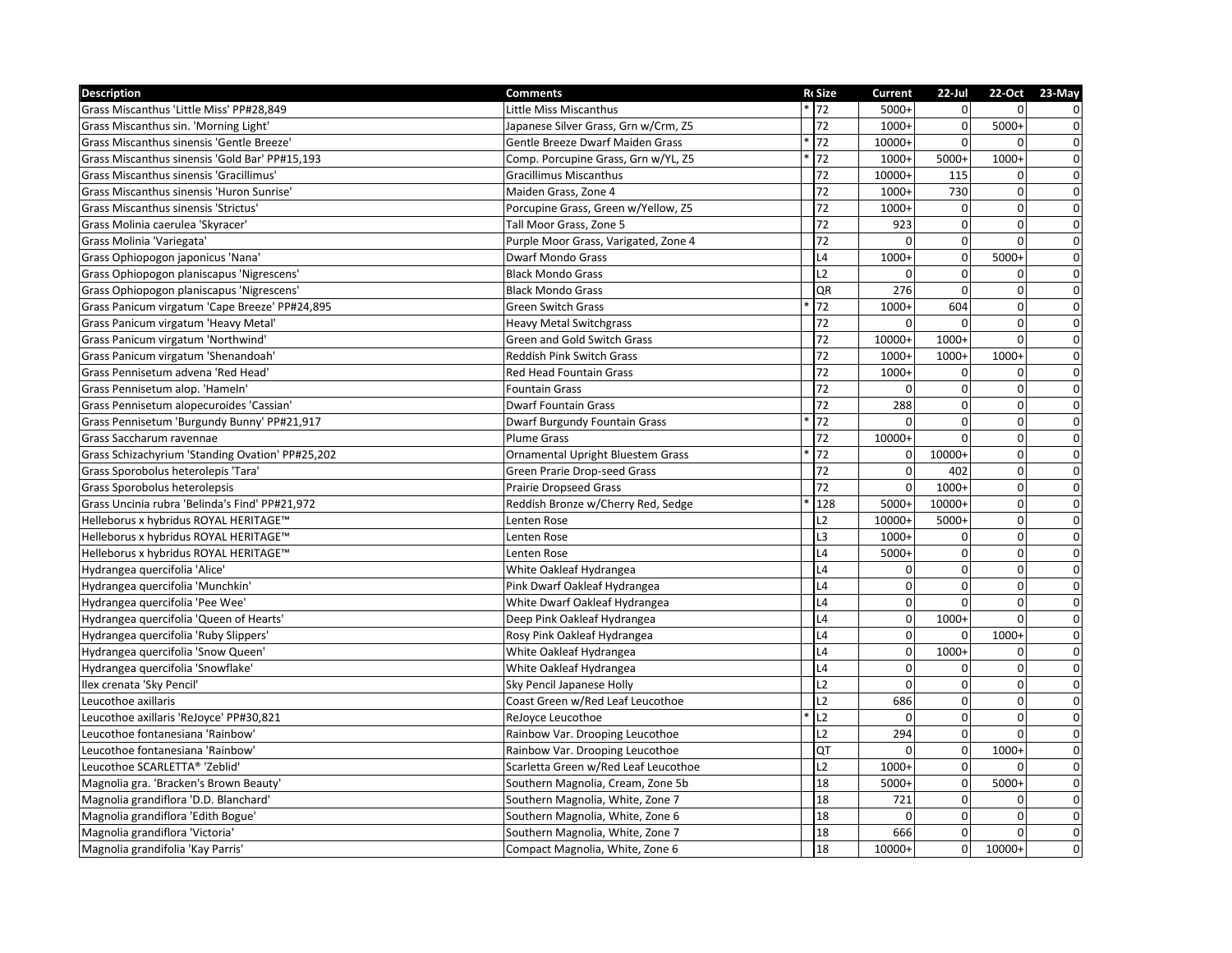| Description                             | <b>Comments</b>                        | <b>RcSize</b>  | Current        | $22$ -Jul      |                | 22-Oct 23-May           |
|-----------------------------------------|----------------------------------------|----------------|----------------|----------------|----------------|-------------------------|
| Mahonia aquifolium                      | Oregon Grape Holly                     | 12             | $1000+$        | $\Omega$       | $\Omega$       | $\mathbf 0$             |
| Michelia doltsopa MICJUR1 Fairy Blush   | Fairy Blush Michelia                   | 18             | $\Omega$       | $\overline{0}$ | $\mathbf 0$    | $\mathbf 0$             |
| Michelia doltsopa MICJUR2 Fairy Cream   | Fairy Cream Michelia                   | 18             | $1000+$        | $\overline{0}$ | $\overline{0}$ | $\mathbf 0$             |
| Michelia doltsopa MICJUR5 Fairy White   | Fairy White Michelia                   | 18             | $1000+$        | $\Omega$       | $\overline{0}$ | $\mathbf 0$             |
| Nandina domestica 'Firepower'           | Fire Power Heavenly Bamboo             | 72             | $\Omega$       | $\Omega$       | $\mathbf 0$    | $\overline{0}$          |
| Nandina domestica 'Harbour Dwarf'       | Brnz Fall Color Dwarf Heavenly Bamboo  | 72             | $\Omega$       | $\Omega$       | $\mathbf 0$    | $\overline{0}$          |
| Nandina domestica 'Moon Bay'            | Lime Green Dwarf Heavenly Bamboo       | 72             | $\mathbf 0$    | $\overline{0}$ | $\mathbf 0$    | $\pmb{0}$               |
| Phormium 'Amazing Red'                  | Red New Zealand Flax                   | QR             | $\Omega$       | $\overline{0}$ | 423            | $\mathbf 0$             |
| Phormium 'Amazing Red'                  | Red New Zealand Flax                   | QT             | $\mathbf 0$    | $\overline{0}$ | 762            | $\mathbf 0$             |
| Phormium 'Apricot Queen'                | Yellow w/Green New Zealand Flax        | QR             | $\Omega$       | $\Omega$       | $\mathbf 0$    | $\overline{0}$          |
| Phormium 'Evening Glow'                 | Pink Red New Zealand Flax              | QR             | $\Omega$       | $\Omega$       | $\Omega$       | $\pmb{0}$               |
| Phormium 'Jester'                       | Lime Green w/Pink New Zealand Flax     | QT             | $\mathbf 0$    | $\overline{0}$ | 369            | $\pmb{0}$               |
| Phormium 'Platt's Black'                | Dark Purplish Black                    | QR             | $\mathbf{0}$   | $\overline{0}$ | 624            | $\pmb{0}$               |
| Phormium 'Platt's Black'                | Dark Purplish Black                    | QT             | $\Omega$       | $\overline{0}$ | $1000+$        | $\pmb{0}$               |
| Phormium 'Sundowner'                    | Pink w/Bronze New Zealand Flax         | QR             | $\mathbf 0$    | $\overline{0}$ | 0              | $\mathbf 0$             |
| Phormium 'Yellow Wave'                  | Yellow w/Green New Zealand Flax        | QR             | $\mathbf 0$    | $\mathbf 0$    | $1000+$        | $\mathbf 0$             |
| Phormium 'Yellow Wave'                  | Yellow w/Green New Zealand Flax        | QT             | $\Omega$       | $\Omega$       | $1000+$        | $\pmb{0}$               |
| Pieris japonica 'Historyland Supreme'   | White Japanese Andromeda               | L3             | $\mathbf{0}$   | $\overline{0}$ | $1000+$        | $\mathbf 0$             |
| Pieris japonica 'Katsura' PP#15,452     | Red Japanese Andromeda                 | L3             | $\mathbf 0$    | $\overline{0}$ | 5000+          | $\mathbf 0$             |
| Pieris japonica 'Katsura' PP#15,452     | Red Japanese Andromeda                 | QT             | $\Omega$       | $\Omega$       | $1000+$        | $\mathbf 0$             |
| Pieris japonica 'Mountain Fire'         | White Japanese Andromeda               | L <sub>3</sub> | $\mathbf 0$    | $\overline{0}$ | 0              | $\overline{0}$          |
| Pieris japonica 'Purity'                | <b>Purity Pieris</b>                   | L <sub>3</sub> | $\mathbf 0$    | $\overline{0}$ | $\mathbf 0$    | $\overline{0}$          |
| Pieris japonica 'Valley Valentine'      | Rose-Pink Japanese Andromeda           | L <sub>3</sub> | $\Omega$       | $\Omega$       | $1000+$        | $\pmb{0}$               |
| Pieris japonica var. yak. 'Cavatine'    | White Japanese Andromeda               | L <sub>3</sub> | $\mathbf 0$    | $\overline{0}$ | $\Omega$       | $\pmb{0}$               |
| Rhododendron 'Blue Baron'               | Early Season, Blue, Smallleaf H2       | L3             | $\mathbf 0$    | $\overline{0}$ | $\overline{0}$ | $\overline{\mathbf{0}}$ |
| Rhododendron 'Calsap'                   | Mid season, White w/Purple, lg leaf H1 | L <sub>3</sub> | $\Omega$       | $\Omega$       | $\mathbf 0$    | $\overline{0}$          |
| Rhododendron 'Capistrano'               | Mid Season, Yellow, Bigleaf H1         | L <sub>3</sub> | $\Omega$       | $\Omega$       | $\mathbf 0$    | $\overline{0}$          |
| Rhododendron 'Catawbiense Grandiflorum' | Late Season, Purple, Bigleaf H1        | L <sub>3</sub> | $\mathbf 0$    | $\Omega$       | $\mathbf 0$    | $\pmb{0}$               |
| Rhododendron 'Cherries and Merlot'      | Early Season, Red, Bigleaf H3          | L3             | $\mathbf 0$    | $\Omega$       | $\mathbf 0$    | $\mathsf{o}$            |
| Rhododendron 'Chionoides'               | Late Season, White, Bigleaf H2         | L <sub>3</sub> | $\Omega$       | $\Omega$       | $\overline{0}$ | $\mathsf{o}$            |
| Rhododendron 'Dark Lord'                | Late Season, Dark Red, Bigleaf H1      | L <sub>3</sub> | $\mathbf 0$    | $\overline{0}$ | $\mathbf 0$    | $\mathbf 0$             |
| Rhododendron 'English Roseum'           | Mid Season, Pink, Bigleaf H1           | L <sub>3</sub> | $\Omega$       | $\Omega$       | $\mathbf 0$    | $\overline{0}$          |
| Rhododendron 'Goldprinz'                | Mid Season, Yellow, Bigleaf H2         | L <sub>3</sub> | $\Omega$       | $\Omega$       | $\overline{0}$ | $\overline{0}$          |
| Rhododendron 'Haaga'                    | Mid Season, Pink, Bigleaf H1           | L <sub>3</sub> | $\mathbf 0$    | $\overline{0}$ | $\mathbf 0$    | $\overline{0}$          |
| Rhododendron 'Holden'                   | Mid Season, Red, Bigleaf H2            | L <sub>3</sub> | $\Omega$       | $\Omega$       | $\Omega$       | $\mathsf{o}$            |
| Rhododendron 'Mardi Gras'               | Mid Season, Pink, Bigleaf H2           | L <sub>3</sub> | $\mathbf 0$    | $\Omega$       | $\overline{0}$ | $\overline{0}$          |
| Rhododendron 'Minnetonka'               | Mid Season, Purple, Bigleaf H1         | L3             | $\mathbf 0$    | $\overline{0}$ | $\pmb{0}$      | $\overline{\mathbf{0}}$ |
| Rhododendron 'Nancy Evans'              | Mid Season, Yellow, Bigleaf H3         | L <sub>3</sub> | $\Omega$       | $\Omega$       | $\overline{0}$ | $\overline{0}$          |
| Rhododendron 'Nova Zembla'              | Mid Season, Red, Bigleaf H1            | L <sub>3</sub> | $\mathbf 0$    | $\overline{0}$ | 0              | $\overline{0}$          |
| Rhododendron 'Olga Mezitt'              | Early Mid season, Pink, Small Leaf H1  | L <sub>3</sub> | $\mathbf{0}$   | $\overline{0}$ | $\overline{0}$ | $\overline{0}$          |
| Rhododendron 'Pomegranate Splash'       | Late Season, Pink w/Red, Bigleaf H3    | L3             | $\mathbf 0$    | $\overline{0}$ | $\overline{0}$ | $\pmb{\mathsf{O}}$      |
| Rhododendron 'Purple Gem'               | Early Season, Purple, Smallleaf H1     | L2             | $\Omega$       | $\Omega$       | $\mathbf 0$    | $\pmb{0}$               |
| Rhododendron 'Purple Passion'           | Late Season, Purple, Bigleaf H2        | L <sub>3</sub> | $\Omega$       | $\Omega$       | $\mathbf 0$    | $\pmb{0}$               |
| Rhododendron 'Ramapo'                   | Early Season, Purple, Smallleaf H1     | L3             | $\mathbf 0$    | $\overline{0}$ | $\mathbf 0$    | $\pmb{0}$               |
| Rhododendron 'Roseum Elegans'           | Late Season, Purple, Bigleaf H1        | L <sub>3</sub> | $\overline{0}$ | $\overline{0}$ | $\overline{0}$ | $\pmb{0}$               |
| Rhododendron 'Roseum Pink'              | Late Season, Pink, Bigleaf H1          | L <sub>3</sub> | $\Omega$       | $\overline{0}$ | $\overline{0}$ | $\mathbf 0$             |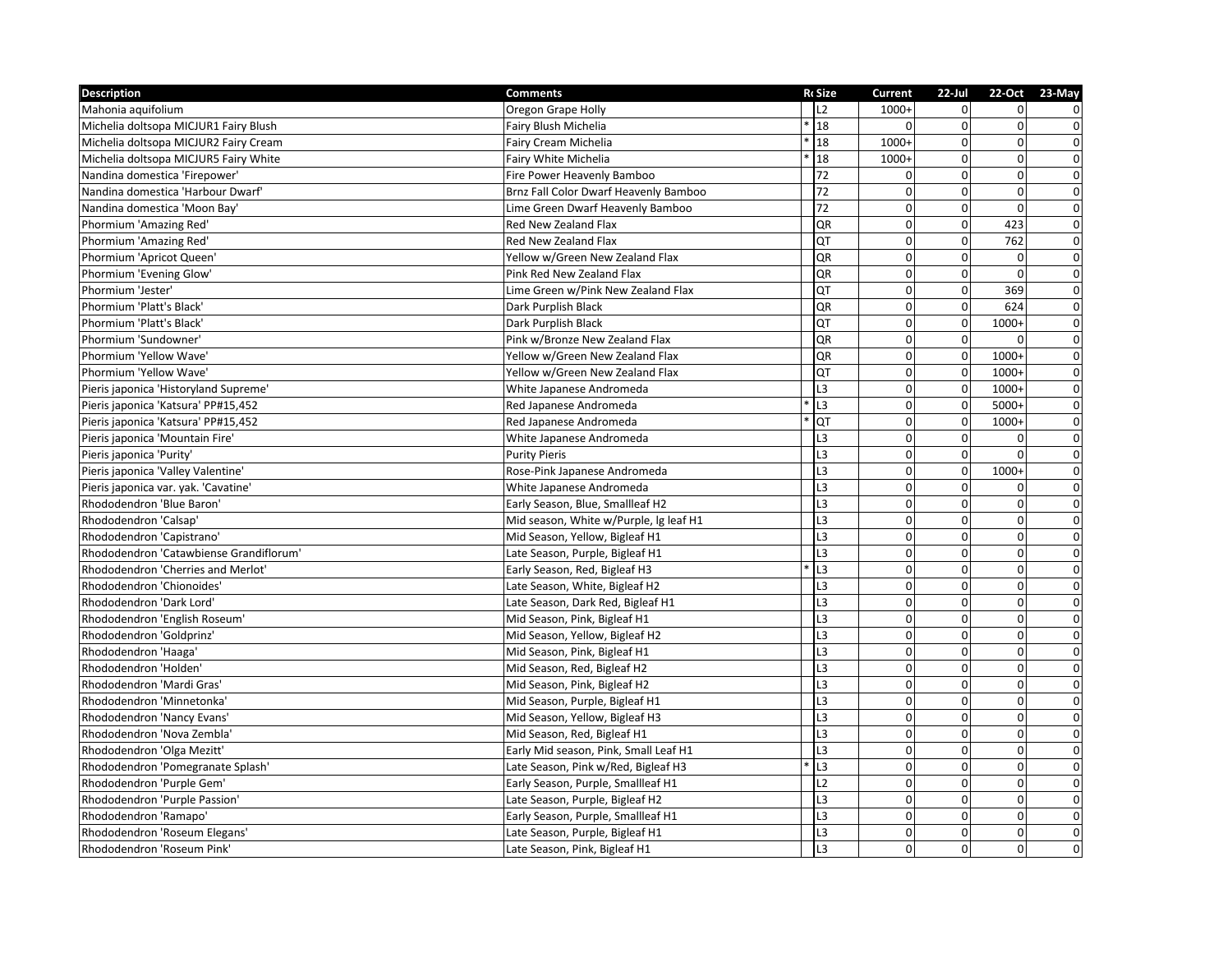| <b>Description</b>                     | <b>Comments</b>                  | Ro Size        | <b>Current</b> | $22$ -Jul      |                | 22-Oct 23-May           |
|----------------------------------------|----------------------------------|----------------|----------------|----------------|----------------|-------------------------|
| Rhododendron 'Scintillation'           | Mid Season, Pink, Bigleaf H2     | L3             | $\overline{0}$ | $\Omega$       | $\overline{0}$ | $\mathbf 0$             |
| Rhododendron 'Wine and Roses'          | Mid Season, Pink, Bigleaf H3     | L <sub>3</sub> | $\Omega$       | $\Omega$       | 0              | $\mathbf 0$             |
| Rhododendron 'Yaku Prince'             | Mid Season, Pink, Bigleaf H2     | L3             | $\Omega$       | $\Omega$       | $\overline{0}$ | $\pmb{0}$               |
| Ribes sanguineum 'King Edward VII'     | <b>Red Flowering Currant</b>     | L <sub>3</sub> | 144            | $\overline{0}$ | $\mathbf 0$    | $\overline{0}$          |
| Rubus 'Apache' PP#11,865               | <b>Thornless Blackberry</b>      | 50             | $\Omega$       | $\Omega$       | $\mathbf 0$    | $\pmb{0}$               |
| Rubus 'Arapaho'                        | <b>Thornless Blackberry</b>      | 50             | $\Omega$       | $\Omega$       | $\mathbf 0$    | $\pmb{0}$               |
| Rubus 'Arapaho'                        | <b>Thornless Blackberry</b>      | 128            | $1000+$        | $\overline{0}$ | $\mathbf 0$    | $\pmb{0}$               |
| Rubus 'Black Satin'                    | <b>Thornless Blackberry</b>      | 50             | 500            | $\Omega$       | $\overline{0}$ | $\overline{0}$          |
| Rubus 'Black Satin'                    | <b>Thornless Blackberry</b>      | QR             | $\Omega$       | $\Omega$       | $\overline{0}$ | $\overline{0}$          |
| Rubus 'Boyne'                          | <b>Red Raspberry</b>             | 50             | $\Omega$       | $\Omega$       | $\pmb{0}$      | $\pmb{0}$               |
| Rubus 'Boyne'                          | <b>Red Raspberry</b>             | 128            | $\mathbf 0$    | 1000+          | $\mathbf 0$    | $\pmb{0}$               |
| Rubus 'Canby'                          | Red Raspberry                    | 50             | $\Omega$       | $\Omega$       | 0              | $\pmb{0}$               |
| Rubus 'Chester'                        | <b>Thornless Blackberry</b>      | 50             | $\Omega$       | $\Omega$       | $\mathbf 0$    | $\mathbf 0$             |
| Rubus 'Chester'                        | <b>Thornless Blackberry</b>      | 128            | 10000+         | $\overline{0}$ | $\overline{0}$ | $\pmb{0}$               |
| Rubus 'Chester'                        | <b>Thornless Blackberry</b>      | QR             | $1000+$        | $\Omega$       | $\mathbf 0$    | $\pmb{0}$               |
| Rubus 'Coho'                           | Red Raspberry                    | 50             |                | $\overline{0}$ | $\mathbf 0$    | $\overline{0}$          |
| Rubus 'Coho'                           | <b>Red Raspberry</b>             | 128            | $1000+$        | $\Omega$       | $\mathbf 0$    | $\mathbf 0$             |
| Rubus 'Fall Gold'                      | <b>Yellow Raspberry</b>          | 50             | $\Omega$       | $\Omega$       | $\Omega$       | $\pmb{0}$               |
| Rubus 'Fall Gold'                      | <b>Yellow Raspberry</b>          | 128            | 10000+         | 10000+         | $\overline{0}$ | $\overline{0}$          |
| Rubus 'Heritage'                       | <b>Everbearing Red Raspberry</b> | 50             | $\Omega$       | $\Omega$       | $\mathbf 0$    | $\overline{0}$          |
| Rubus 'Heritage'                       | <b>Everbearing Red Raspberry</b> | QR             | $\Omega$       | $\Omega$       | 0              | $\pmb{0}$               |
| Rubus 'Jewel'                          | <b>Black Raspberry</b>           | 50             | $\Omega$       | $\Omega$       | 0              | $\overline{0}$          |
| Rubus 'Loganberry'                     | Loganberry                       | 50             | $\mathbf 0$    | $\overline{0}$ | $\mathbf 0$    | $\pmb{0}$               |
| Rubus 'Loganberry'                     | Loganberry                       | QR             | $\mathbf 0$    | $\overline{0}$ | $\overline{0}$ | $\pmb{0}$               |
| Rubus 'Marion'                         | Marionberry                      | 50             | 500            | $\Omega$       | $\mathbf 0$    | $\overline{\mathbf{0}}$ |
| Rubus 'Marion'                         | Marionberry                      | 128            | 5000+          | 1000+          | $\mathbf 0$    | $\overline{0}$          |
| Rubus 'Marion'                         | Marionberry                      | QR             | $\Omega$       | $\Omega$       | $\mathbf 0$    | $\pmb{0}$               |
| Rubus 'Meeker'                         | Red Raspberry                    | 50             | $\Omega$       | $\Omega$       | 0              | $\boldsymbol{0}$        |
| Rubus 'Meeker'                         | <b>Red Raspberry</b>             | QR             | $\Omega$       | $\overline{0}$ | $\mathbf 0$    | $\overline{\mathbf{0}}$ |
| Rubus spectabilis                      | Salmon Berry                     | L4             | 1000+          | $\overline{0}$ | $\pmb{0}$      | $\pmb{0}$               |
| Rubus Thornless Boysenberry            | <b>Thornless Boysenberry</b>     | 50             |                | $\Omega$       | 0              | $\pmb{0}$               |
| Rubus 'Triple Crown'                   | <b>Thornless Blackberry</b>      | 50             | $\Omega$       | $\Omega$       | $\mathbf 0$    | $\overline{0}$          |
| Rubus 'Willamette'                     | <b>Red Raspberry</b>             | 50             | 800            | $\Omega$       | $\mathbf 0$    | $\pmb{0}$               |
| Rubus 'Willamette'                     | <b>Red Raspberry</b>             | QR             | $\Omega$       | $\Omega$       | $\Omega$       | $\overline{0}$          |
| Sciadopitys verticillata               | Japanese Umbrella Pine           | QT             | $\Omega$       | 345            | $\Omega$       | $\mathbf 0$             |
| Senecio candicans 'Senaw' Angel Wings  | Angel Wings Senecio              | 72             | 363            | 1000+          | 0              | $\pmb{0}$               |
| Syringa vulgaris (Common Lilac)        | Common Lilac                     | L3             | $\mathbf 0$    | 1000+          | $1000+$        | $\pmb{0}$               |
| Syringa vulgaris 'Agincourt Beauty'    | Purple French Lilac              | L <sub>3</sub> | $\Omega$       | $\Omega$       | 180            | $\pmb{0}$               |
| Syringa vulgaris 'Albert F. Holden'    | Violet-Purple French Lilac       | L <sub>3</sub> | $\mathbf 0$    | $1000+$        | $1000+$        | $\overline{0}$          |
| Syringa vulgaris 'Belle de Nancy'      | Dbl. Pink French Lilac           | L <sub>3</sub> | $\mathbf{0}$   | $1000+$        | 0              | $\pmb{0}$               |
| Syringa vulgaris 'Charles Joly'        | Red French Lilac                 | L <sub>3</sub> | $\mathbf 0$    | $\Omega$       | $\Omega$       | $\pmb{0}$               |
| Syringa vulgaris 'Congo'               | Wine Red French Lilac            | L <sub>3</sub> | $\mathbf 0$    | $\Omega$       | $1000+$        | $\pmb{0}$               |
| Syringa vulgaris 'Katherine Havemeyer' | Dbl. Lavender Pink French Lilac  | L <sub>3</sub> | $\Omega$       | 5000+          | $5000+$        | $\pmb{0}$               |
| Syringa vulgaris 'Krasavitsa Moskvy'   | Pink French Lilac                | L3             | $\Omega$       | 5000+          | $5000+$        | $\pmb{0}$               |
| Syringa vulgaris 'Ludwig Spaeth'       | Reddish Purple French Lilac      | L <sub>3</sub> | $\mathbf 0$    | $1000+$        | $\Omega$       | $\boldsymbol{0}$        |
| Syringa vulgaris 'Madame Lemoine'      | White French Lilac               | L3             | $\mathbf{0}$   | 1000+          | 10000+         | $\mathbf 0$             |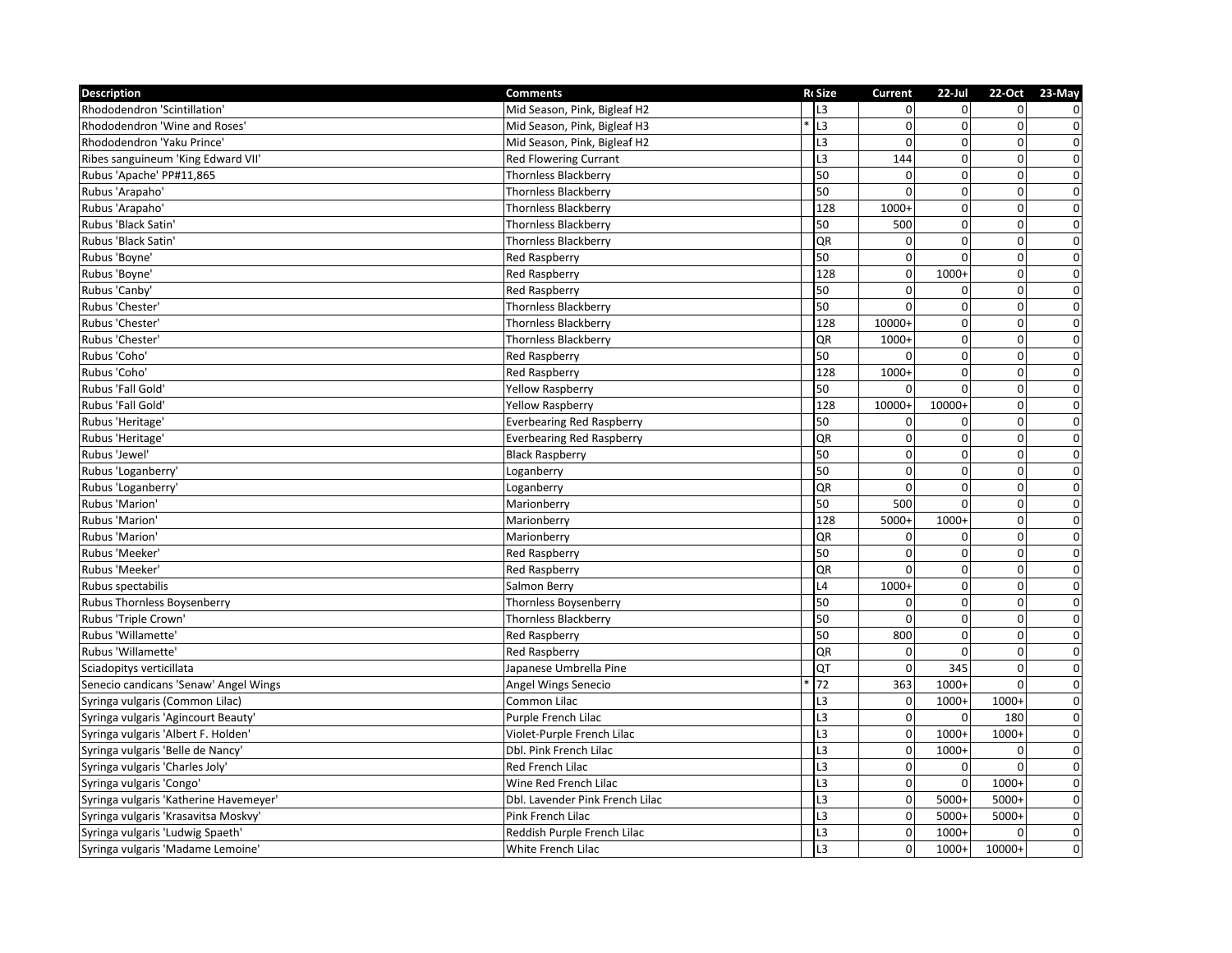| <b>Description</b>                        | <b>Comments</b>                             | <b>RcSize</b>  | Current        | $22$ -Jul      |              | 22-Oct 23-May  |
|-------------------------------------------|---------------------------------------------|----------------|----------------|----------------|--------------|----------------|
| Syringa vulgaris 'Nadezhda'               | Dbl. Blue French Lilac                      | L <sub>3</sub> | $\Omega$       |                | $5000+$      | $\mathbf 0$    |
| Syringa vulgaris 'Prairie Petite'         | Dwarf Light Pink Lilac                      | L <sub>3</sub> | $\Omega$       | $\Omega$       | $\Omega$     | $\overline{0}$ |
| Syringa vulgaris 'Président Grévy'        | <b>Blue French Lilac</b>                    | L3             | $\Omega$       | 438            | $1000+$      | $\mathbf 0$    |
| Syringa vulgaris 'Primrose'               | <b>Yellow French Lilac</b>                  | L <sub>3</sub> | 468            | $1000+$        | $1000+$      | $\mathbf 0$    |
| Syringa vulgaris 'Sensation'              | Purple Bi-color French Lilac                | L <sub>3</sub> | $\Omega$       | $\overline{0}$ | 10000+       | $\pmb{0}$      |
| Syringa vulgaris Yankee Doodle            | Deep Purple French Lilac                    | L <sub>3</sub> | $\Omega$       | $\mathbf 0$    | 1000+        | $\pmb{0}$      |
| Syringa x hyacinthiflora 'Declaration'    | Reddish-purple x hyac. Lilac                | L <sub>3</sub> | $\Omega$       | $1000+$        | $\mathbf 0$  | $\overline{0}$ |
| Vaccinium angustifolium                   | Lowbush Blueberry                           | L2             | 1000+          | 1000+          | $\mathbf{0}$ | $\overline{0}$ |
| Vaccinium 'Bluecrop'                      | Mid Season N. Highbush Blueberry            | L2             | $\Omega$       | $1000+$        | $\pmb{0}$    | $\overline{0}$ |
| Vaccinium 'Bluejay'                       | Early/Mid Season N. Highbush Blueberry      | L <sub>2</sub> | $\Omega$       | 1000+          | $\mathbf 0$  | $\overline{0}$ |
| Vaccinium 'Bluejay'                       | Early/Mid Season N. Highbush Blueberry      | QR             | 132            |                | $\mathbf 0$  | $\overline{0}$ |
| Vaccinium 'Blueray'                       | Mid Season N. Highbush Blueberry            | L2             | $\Omega$       | $1000+$        | $\pmb{0}$    | $\pmb{0}$      |
| Vaccinium 'Chandler'                      | Mid/Late Season N. Highbush Blueberry       | L2             | 392            | $\Omega$       | $\mathbf 0$  | $\mathbf 0$    |
| Vaccinium 'Chippewa'                      | Mid Season N. Half/Highbush Blueberry       | L2             | 809            | $\mathbf{0}$   | $\pmb{0}$    | $\overline{0}$ |
| Vaccinium 'Darrow'                        | Late Season N. Highbush Blueberry           | L2             | 5000+          | $\Omega$       | $\pmb{0}$    | $\overline{0}$ |
| Vaccinium 'Duke'                          | Early Season N. Highbush Blueberry          | L2             | $\Omega$       | 1000+          | $\pmb{0}$    | $\pmb{0}$      |
| Vaccinium 'Elliot'                        | Late Season N. Highbush Blueberry           | L2             | $\Omega$       | 1000+          | $\pmb{0}$    | $\pmb{0}$      |
| Vaccinium 'Elliot'                        | Late Season N. Highbush Blueberry           | QR             | 160            | $\Omega$       | $\pmb{0}$    | $\pmb{0}$      |
| Vaccinium 'Hardyblue'                     | Mid Season N. Highbush Blueberry            | L2             | 482            | $\Omega$       | $\mathbf 0$  | $\overline{0}$ |
| Vaccinium hybrid 'Sharpblue'              | Early Season S. Highbush Blueberry          | L2             | 10000+         | 10000+         | $\pmb{0}$    | $\overline{0}$ |
| Vaccinium hybrid 'Biloxi'                 | Mid Season S. Highbush Blueberry            | L2             | $\Omega$       | $\Omega$       | 0            | $\overline{0}$ |
| Vaccinium hybrid 'O'Neal'                 | Early Season S. Highbush Blueberry          | L2             | $\Omega$       |                | $\mathbf 0$  | $\pmb{0}$      |
| Vaccinium hybrid 'Sweetheart'             | Mid/Late Season S./N. Highbush Blueberry    | L2             | 1000+          | 1000+          | $\pmb{0}$    | $\pmb{0}$      |
| Vaccinium hybrid 'Sweetheart'             | Mid/Late Season S./N. Highbush Blueberry    | QR             | 64             | $\Omega$       | $\pmb{0}$    | $\pmb{0}$      |
| Vaccinium 'Jersey'                        | Late Season N. Highbush Blueberry           | L <sub>2</sub> | $\Omega$       | $\Omega$       | $\pmb{0}$    | $\overline{0}$ |
| Vaccinium 'Jersey'                        | Late Season N. Highbush Blueberry           | QR             | 735            | $\mathbf{0}$   | $\pmb{0}$    | $\overline{0}$ |
| Vaccinium 'Legacy'                        | Mid/Late Season N. Highbush Blueberry       | L2             | $5000+$        | 1000+          | $\mathbf 0$  | $\overline{0}$ |
| Vaccinium 'Legacy'                        | Mid/Late Season N. Highbush Blueberry       | QR             | 288            | $\Omega$       | 0            | $\pmb{0}$      |
| Vaccinium 'Mini Blues' PP#28,233          | Mid Season N. Highbush Blueberry            | L2             | 5000+          | $\mathbf{0}$   | $\pmb{0}$    | $\overline{0}$ |
| Vaccinium 'Mini Blues' PP#28,233          | Mid Season N. Highbush Blueberry            | QR             | 760            | $\Omega$       | $\mathbf 0$  | $\pmb{0}$      |
| Vaccinium 'Nocturne' PP#24,832            | Late Mid Black Rabbityeye Blueberry         | L <sub>2</sub> | $\Omega$       | $1000+$        | $\pmb{0}$    | $\overline{0}$ |
| Vaccinium 'Nocturne' PP#24,832            | Late Mid Black Rabbityeye Blueberry         | QR             | 112            | $\Omega$       | $\mathbf 0$  | $\overline{0}$ |
| Vaccinium 'Northblue'                     | Mid Season N. Half/Highbush Blueberry       | L2             | 245            | $\Omega$       | 0            | $\pmb{0}$      |
| Vaccinium 'Northcountry'                  | Mid Season N. Half/Highbush Blueberry       | L2             | $\overline{0}$ | $1000+$        | $\mathbf 0$  | $\overline{0}$ |
| Vaccinium ovatum                          | Common Evergreen Huckleberry                | L2             | $\Omega$       | $\overline{0}$ | 10000+       | $\pmb{0}$      |
| Vaccinium ovatum 'VacBri2' USPPAF, CPBRAF | CASCADE SUNBURST™                           | QR             | $\Omega$       | $\mathbf{0}$   | $\Omega$     | $\pmb{0}$      |
| Vaccinium parvifolium                     | Late Season Red Huckleberry                 | L2             | $\Omega$       | $\mathbf{0}$   | 1000+        | $\pmb{0}$      |
| Vaccinium 'Patriot'                       | Early Season N. Highbush Blueberry          | L2             | 392            | $\Omega$       | 0            | $\overline{0}$ |
| Vaccinium 'Pink Lemonade'                 | Late Season S. Highbush Blueberry           | L2             | 10000+         | 10000+         | $\mathbf 0$  | $\pmb{0}$      |
| Vaccinium 'Polaris'                       | Mid Season N. Half/Highbush Blueberry       | L2             | $\Omega$       | $\Omega$       | $\mathbf{0}$ | $\overline{0}$ |
| Vaccinium 'Razz'                          | Mid Season Rasp. Flav N. Highbush Blueberry | L2             | $1000+$        | $\mathbf{0}$   | $\pmb{0}$    | $\overline{0}$ |
| Vaccinium 'Razz'                          | Mid Season Rasp. Flav N. Highbush Blueberry | QR             |                | $\overline{0}$ | $\mathbf 0$  | $\mathbf 0$    |
| Vaccinium 'Saint Cloud'                   | Early Season N. Highbush Blueberry          | QR             | 720            | $\overline{0}$ | $\mathbf 0$  | $\pmb{0}$      |
| Vaccinium 'Spartan'                       | Early Season N. Highbush Blueberry          | L2             |                | $\Omega$       | 0            | $\pmb{0}$      |
| Vaccinium 'Sunshine Blue'                 | Mid Season S. Highbush Blueberry            | L2             | $1000+$        | 10000+         | $\mathbf{0}$ | $\mathbf 0$    |
| Vaccinium 'Sunshine Blue'                 | Mid Season S. Highbush Blueberry            | <b>QR</b>      | $\Omega$       | $\mathbf{0}$   | $\mathbf{0}$ | $\mathbf 0$    |